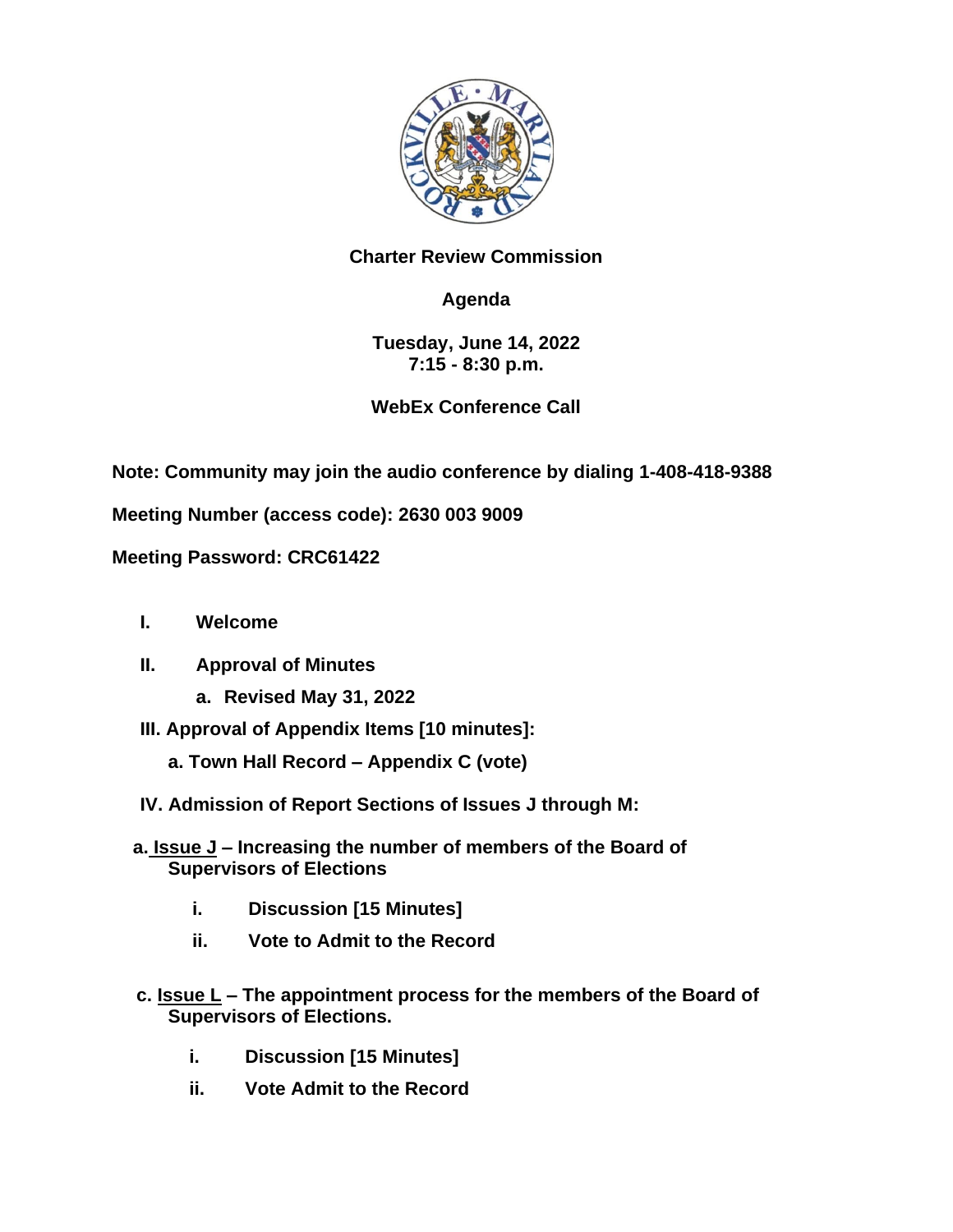- **d. Issue G – Alternative Voting Systems.**
	- **i. Discussion [20 Minutes]**
		- **1. Part 1**
		- **2. Part 2**
	- **ii. Vote Admit to the Record**
		- **1. Part 1**
		- **2. Part 2**
- **e. Issue H – Translation of election information into various languages** 
	- **i. Discussion [15 Minutes]**
	- **ii. Vote Admit to the Record**
- **f. Issue I – Alternative methods of advertising an election.**
	- **i. Discussion [15 Minutes]**
	- **ii. Vote Admit to the Record**
- **V. Election Process/Franchise Expansion Working Group Report (Continued): a. Presentation by Commissioner Shaw [10 minutes]**
	- **b. Issue N – Any additional provisions on topics raised during the vote by mail election, for example, ballot harvesting.**
		- **i. Discussion [15 Minutes]**
		- **ii. Vote – Assignment of Dissenting Opinion Committee**
	- **c. Issue O – Provisions that may increase voter turnout.**
		- **i. Discussion [15 Minutes]**
		- **ii. Vote – Assignment of Dissenting Opinion Committee**
	- **d. Issue P – Provisions in the election code for internal consistency with the Charter and vice-versa.**
		- **i. Discussion [15 Minutes]**
		- **ii. Vote – Assignment of Dissenting Opinion Committee**
- **VI. Mayor and Council Working Group Report:**
	- **a. Presentation by Commissioner Valeri [10 minutes]**
	- **b. Issue A – Expanding the size of the Mayor and Council. iii. Discussion [15 Minutes]**
		- **iv. Vote – Assignment of Dissenting Opinion Committee**